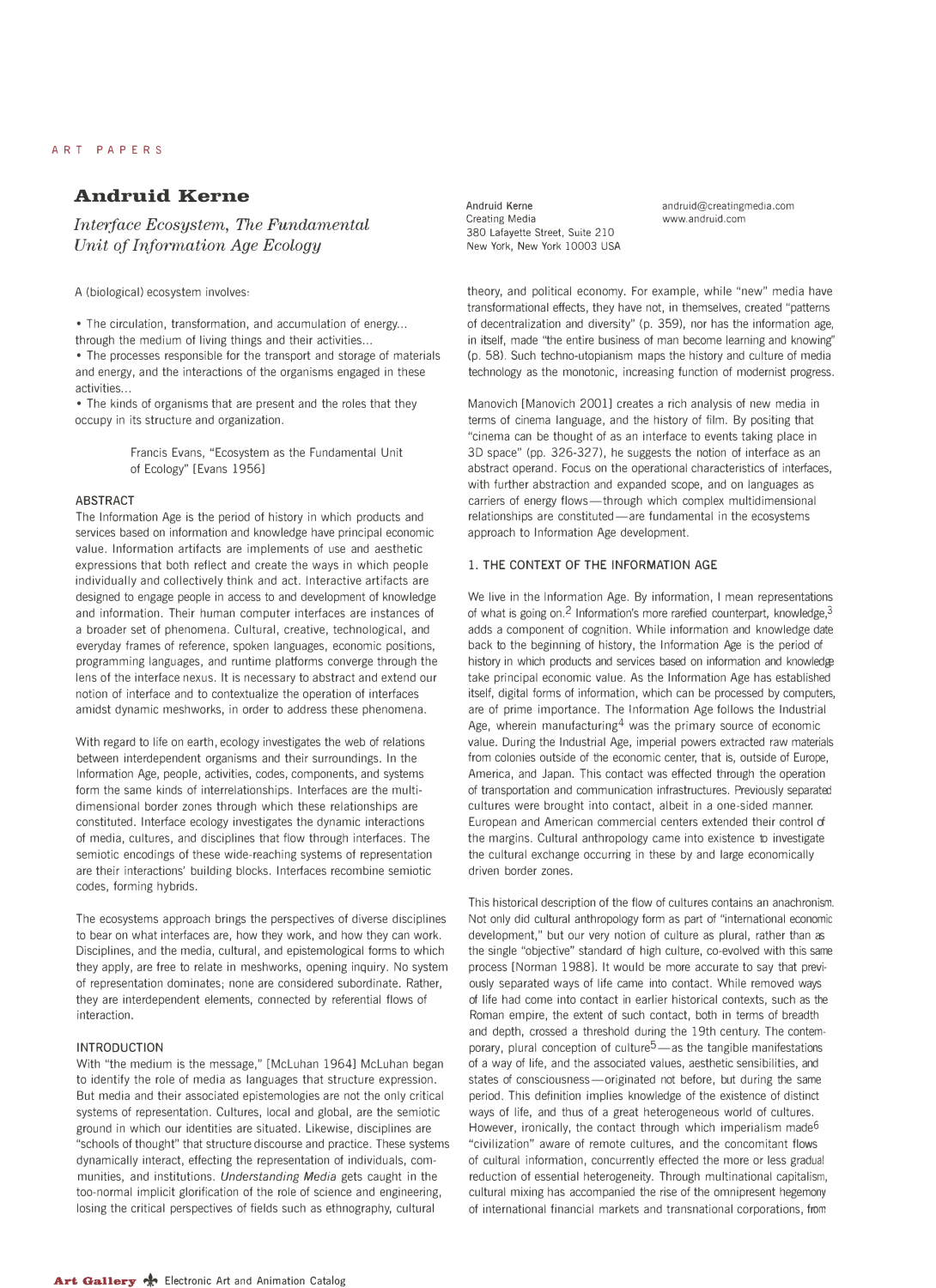the British East India Company to CNN.<sup>7</sup> Culture typically flows with economies from the center to the margins. Though it has roots from the dawn of the Industrial Age, culture, itself, is an Information Age concept. It finds fruition, as well as dilution, in the global village of electronic media networks.

As De Landa observes, [De Landa 1997] the form of history is not a linear, monotonic progression. The Information Age did not replace the industrial mode of production; it only eclipsed its significance. Historical ages overlap. We can identify their passage in terms of the formations that are required to begin an essential transition, the reactants that catalyze this transition, and the threshold phenomena that mark the transition as an essential shift. Thus, while we might correspond the onset of Information Age to various events, such as the proliferation of the Internet during the 1990s or of the personal computer during the 1980s, the antecedent formation and flows of culture, though it overlaps with the Industrial Age, nonetheless marks the Information Age's origin.

In the Information Age, information and knowledge, themselves, form the basis of essential artifacts.<sup>8</sup> Information and knowledge may be stored in forms that humans are unable to access directly, like the electronic charges on a magnetic disk spinning 7,200 revolutions per minute. Even the first layer of decoding those charges-the long strings of ones and zeroes-are not interesting to humans. What we deal with are media representations of information, and the tools (meta media artifacts) which deliver them and enable their production. Media are sensory renderings into perceivable and usable forms. Information and knowledge cannot function as artifacts without being rendered through media. In concrete analog form, this means paintings, books, films, and television, as constructed with paint brushes, paper, printing presses, film stocks, cameras, and editing bays. In the digital realm, the media of information artifacts include images, documents, programs, multimedia, and hypertext, as developed with editors and processors. Means of delivery, such as galleries, museums, warehouses, trucks, stores, theaters, transmission towers, networks, browsers, and players are also essential components. In both the analog and digital domains, each medium is associated with particular technologies. Media effect whole epistemologies of theory and practice. For example, in film, the montage of Eisenstein, the oblique camera angles of Welles, and the fast action/fast cut aesthetic of Lucas' Star Wars<sup>9</sup> are operational units of vocabulary. Like cultures, media constitute systems of representation. Through media, information and knowledge artifacts take form.

While the primary economic and semiotic result of knowledge artifacts is an Information Age phenomenon, the crystallization of knowledge into artifact forms has occurred throughout history. Michelangelo's frescoes in the Sistine Chapel, Homer's Odyssey, a song sung to bring rain, a dance performed to prepare for battle, and a codified plan for when to plant seeds and tend them in certain ways in relation to climatic signs; these knowledge artifacts are material representations of culture through media, embodiments of understanding.

# **2. INTERFACE**

Interactive artifacts are designed to engage people in access to and development of knowledge and information. An examination of what happens in human-computer interfaces makes it clear that they are more than a simple meeting of person and machine. There is more to the interface than meets the eye-lurking in the shadows, behind the curtain. Interactive artifacts are instances of a broader set of phenomena. Flows of many levels converge here. The relationship

between developer and user is that of ethnography's "the other"—the epitome of cultural separation as connected by process. Myriad abstract layers are embedded in the multiple material layers of hardware and software that make up typical interactive artifacts. Cultures, frames of reference, spoken languages, economic positions, programming languages, and runtime platforms converge through the lens of the interface nexus. The ecosystem approach shifts these many aspects and levels from the margins to the center.

An interface is a border zone where systems of representation come into contact. It is a membrane, regulating the exchange of vital messages from one side to the other. The more open the membrane, the more flow, the more new combinations that an interface supports. Particular membrane structures can act as filters, tuning feedback loops.

Crossing borders results in an exchange of cultures; the border, through its very existence, asserts that constituents on each side are somehow different. An interface may act as a conduit or as a barrier. One side may be privileged and white; the other, a barrio. An interface may encourage mixing or enforce separation. Interfaces both permit and deny. The crossing may be facilitated in some dimensions, and opposed in others. Exclusion, when it occurs, may be deliberate, endemic, or accidental. It may be brought about by indifference or ignorance of implicit operatives. Inclusion is harder to achieve; it requires intentional inclusion of people's diversity.

Interfaces are the medium of interaction. They constitute the situations in which representations are presented to and by the user and the developer, the subject and the object, the ethnographer and the other. In an immediate frame, our experience of interfaces is sensory. They consist of media. They employ affordances.<sup>10</sup> A well designed affordance provides clues which show how to use it. Again, these clues are messages, and the semiotic codes which form the basis of the messages characterize interfaces.

# **3. INTERFACE ECOSYSTEMS**

Ecosystems are heterogeneous, dynamic, self-organizing, and self-sustaining aggregates. Organic and artifact elements are interconnected in Information Age ecosystems. These meshworks produce, manipulate, and transform signs.<sup>11</sup> Interfaces constitute strategic, connecting edges, both within, and in the case of nesting, between cyborg meshworks. They are pathways that support energetic flows in feedback loops. Even though interfaces seem not to be sites, but connections between sites, the study of Information Age ecosystems needs to focus on them. An interface ecosystem investigates Information Age phenomena from a frame of reference that is centered on the relationships and flows between a multiplicity of systems of representation rather than from a predominant discipline or medium. The overlapping border zones become the primary focus, rather than the entity itself. This referential frame emphasizes flows, edges rather than nodes, processes rather than products, dynamic structures instead of particular transient states. Inasmuch as edges support exchange between heterogeneous nodes, they form regions of contact, activating collage principles. [Kerne 2001] Found objects of varying levels of abstraction form assemblages. The proximity of disparate representations activates the human desire to understand connections. In this way, interface ecosystems effect cutting and pasting, semiotic flows, and the concomitant processes of recontextualization, translation, and interpretation. As with the energy of biological systems (see Evans above), signs circulate through and are transformed by ecosystem pathways. This exchange catalyzes the emergence of new hybrid formations on all levels. Interface ecosystems generate fundamental

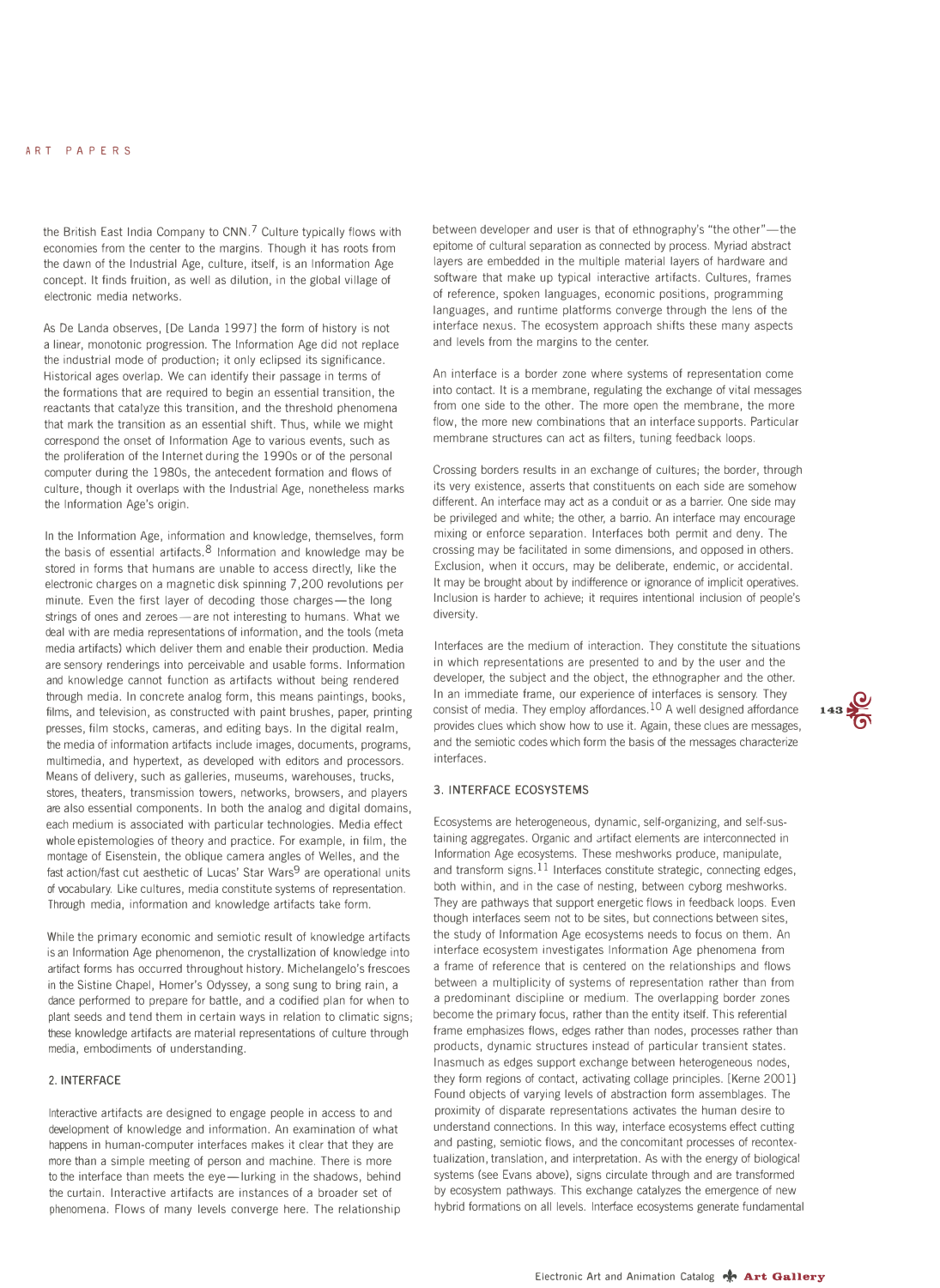innovations of form, experience, knowledge, and technology. Through this essential, catalytic, evolutionary function, interface ecosystems operate as the fundamental unit of Information Age ecology.

Depending on the location from and role in which an entity is positioned relative to the border zone an interface delineates, that interface looks different. From the point of view of an ecologically oriented developer, an interface is an interpretive translation-created with media and representing cultures—that draws from disciplines in its construction. It carries meanings across a border. From the point of view of those who receive it, the interface is the border zone; it is a media manifestation that represents culture from other perspectives around and amidst the border, offering and/or denying translation and traversal in various aspects.

For the biologist, Evans, the "medium through which energy is circulated, transformed, and accumulated," consists of "living things and their activities." For the semiotician, Baudrillard, "the sign... (is) a total medium, a system of communication administering all social exchange." [Baudrillard 1981] As the conjunction of these operations, interfaces are the strategic multidimensional loci which circulate and transform signs. Evans' definition of biological ecosystem serves as a template, a mapping from biological to informational dynamics. Thus, an interface ecosystem involves:

• The dynamic interactions of media, cultures, and disciplines, the border zones through which these interactions occur, the voices represented, and the hybrid forms that emerge.

• The roles of human beings and cyborg components-such as corporations, markets, information artifacts, semiotic codes, telecommunications networks, computers, and presentation media-and the flows which connect them.

• The technological, socio-cultural, political, and economic processes which define, circulate, transform and accumulate sign values, and the concomitant significant behaviors through which people manipulate and are manipulated by signs.

# **4. INTERFACES: IMPLICIT AND EXPLICIT**

interface + dynamic interactions of interrelationships between media, cultures, and disciplines  $=$  ecosystem

#### Equation 1

What does it mean to broaden the scope of interface? Aren't the interactions of disciplines, culture, and media something else? Consider the case of artifacts which we have already been calling interfaces. Human-computer interfaces are an example of these explicit interfaces. When cyber, organic, and hybrid entities interact, they exchange messages. The messages are represented by media; they are based on and contain cultural perspective; cultures form the ground of meanings, that is, the context, in which they occur. A process of translation between cultures, and their semiotic codes, is required. An interface translates messages from one system of representation, to another. The interactive artifact, which, itself, is already an integrated product of previous interfacing activities, mediates exchange through the interface, across a border. Most immediately, the computer is on one side of the border, the user is on the other. Behind the curtain of the computer dwell the interface designer and the designers of the layers of the underlying platform. Each of these actors may work in a different cultural context. These add dimension to the ecosystem, which can be mapped as nodes and flow pathways. The study of such an interface is the matter of disciplines, which is to say that as soon as one considers its range of implications and effects, a multiplicity of disciplines is invoked. Yet, the range of cultures and disciplines which are dynamically involved in such explicit interfaces are often not considered. The factors are often not specified in statements of work and requirements documents, nor in prevailing expectations. Equation 1 makes explicit these implicit factors, which always operate in the context of interfaces.

Consider, as well, the case of identified intercultural, intermedia, and interdisciplinary situations. In these implicit interfaces, such as the recent saturation of Afghanistan by news networks like CNN, the systems of representation or factors of interaction are explicit. The need for translation, and the separation between the ethnographer and the other are obvious. The notion of interface is unstated. Yet, in all such cases, Information Age technologies play a key role in effecting semiotic flows. Despite its lack of roots in history or community there, CNN nonetheless becomes my interface to life in Afghanistan.

Units of meaning are represented, stored, transmitted, recombined. Borders are crossed. Representations are recontextualized. Meanings shift. A different, multivocal example is the performances of Dzikunu's London-based Adzido ensemble. Adzido effects a cross-cultural synthesis of African music and dance forms. African artists conduct ethnographic research in communities removed from their origins and exchange detailed knowledge of diverse local traditions. Video plays an important "notebook" role. The result is both the recontextualized construction of traditions and the synthesis of new hybrid choreographies.

Jeremijenko [Jeremijenko 1995] frames her works by bringing implicit, unstated factors to light through unexpected interventions. Suicide Box uses video capture and analysis to record and count suicides on the Golden Gate Bridge. Through its unofficial, yet functional role, the work provokes us to question our assumptions about the contexts interactive artifacts operate in and about the roles of these artifacts themselves. It creates an interface to a prevailing multidimensional ecosystem of malaise. This is not McLuhan's misplaced utopia of "learning and knowing." People are dying out there. Technology is not the knight in shining armor. The ecosystem approach can generate authentic developments that challenge our expectations precisely by focusing on intersections of representational borders.

The information age elevates the value of meanings. Artifacts and the environments in which we use them operate semiotically. Media, disciplines and cultures, technologies, economies, and human activities press into contact, transforming context. They engage in vigorous multibranching flows of representation. They form rich ecosystems, with complex interdependent roles and essential processes of circulation. The interface is the catalytic border zone that effects the dynamic interplay of these reactants. New meanings emerge. By multivocally opening frameworks of discourse to address these phenomena, interface ecology supports the analysis and creation of essential new Information Age formations.

### **REFERENCES**

BARTHES, R. 1972. *Mythologies.* New York: Farrar Straus and Giroux. BAUDRILLARD, J. 1981. *For a Critique of the Political Economy of the Sign.* New York: Telos.

- DE LANDA, M. 1997. *A Thousand Years of Nonlinear History.* New York: Zone Books.
- EVANS, F. 1956. Ecosystem as the Fundamental Unit of Ecology. *Science* 123: 1127-1128.

GEERTZ, C. 1973. *The Interpretation of Cultures.* New York, Basic Books. JEREMIJENKO, N. 1995. Database Politics and Social Simulations.

tech90s. walkerart.org/nj/transcript/nj\_ 04. html.

KERNE, A. CollageMachine. In *The Interface Ecology Web.*  mrl.nyu.edu/ecology.